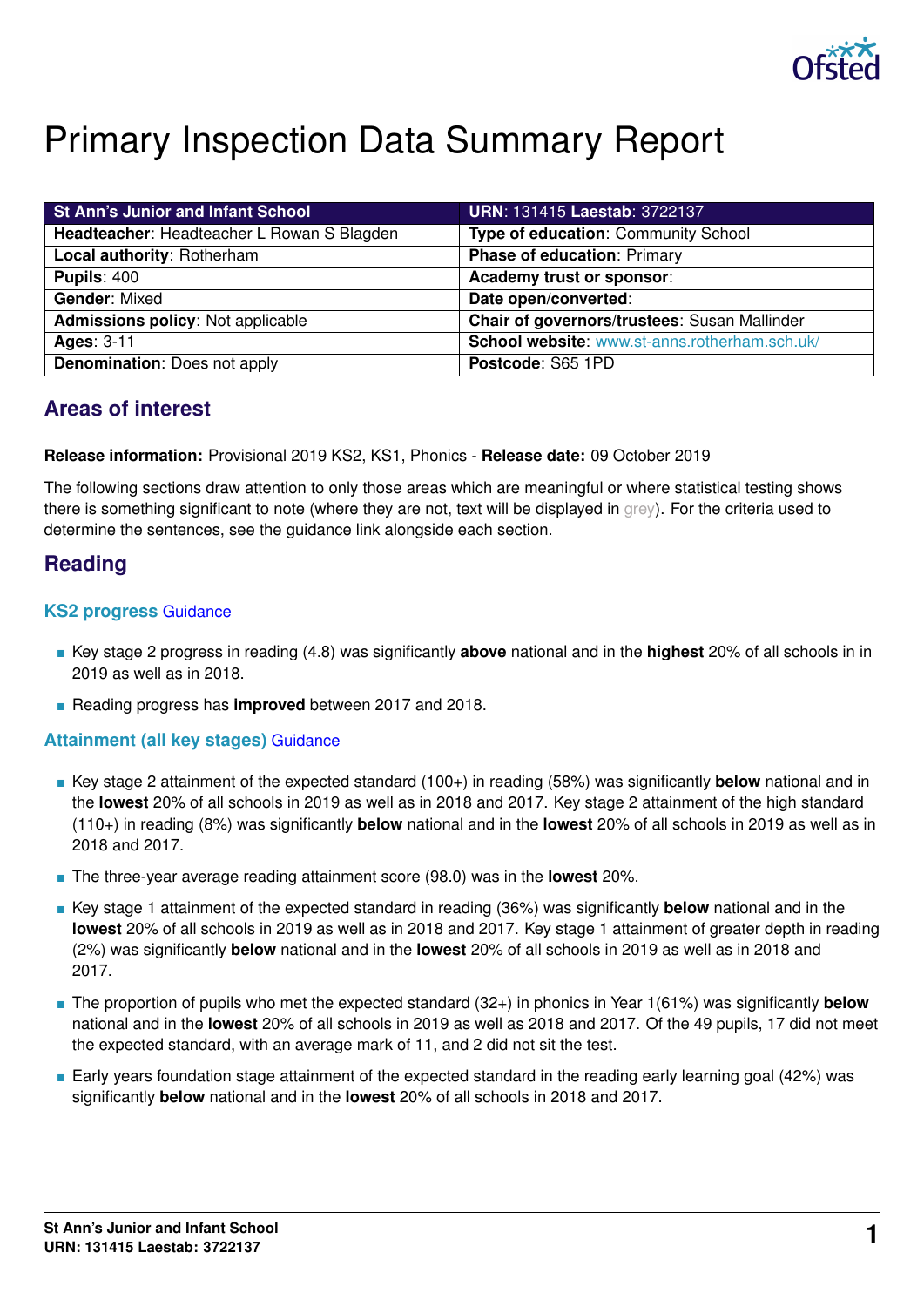

# **Writing**

### **KS2 progress** [Guidance](https://www.gov.uk/guidance/school-inspection-data-summary-report-idsr-guide#key-stage-2-progress-reading-writing-and-mathematics)

■ Key stage 2 progress in writing (8.8) was significantly **above** national and in the **highest** 20% of all schools in 2019 as well as in 2018 and 2017.

### **Attainment (all key stages)** [Guidance](https://www.gov.uk/guidance/school-inspection-data-summary-report-idsr-guide#attainment-reading-writing-and-mathematics)

- A sentence for key stage 2 writing attainment of the expected standard has not been triggered because the criteria have not been met or the cohort is lower than 11 pupils. Key stage 2 attainment of greater depth in writing (8%) was significantly **below** national and in the **lowest** 20% of all schools in 2019 as well as in 2018 and 2017.
- Key stage 1 attainment of the expected standard in writing (38%) was significantly **below** national and in the **lowest** 20% of all schools in 2019 as well as in 2018 and 2017. Key stage 1 attainment of greater depth in writing (0%) was significantly **below** national and in the **lowest** 20% of all schools in 2019 as well as in 2018 and 2017.
- Early years foundation stage attainment of the expected standard in the writing early learning goal (36%) was significantly **below** national and in the **lowest** 20% of all schools in 2018 and 2017.

# **Mathematics**

### **KS2 progress** [Guidance](https://www.gov.uk/guidance/school-inspection-data-summary-report-idsr-guide#key-stage-2-progress-reading-writing-and-mathematics)

■ Key stage 2 progress in mathematics (6.8) was significantly **above** national and in the **highest** 20% of all schools in 2019 as well as in 2018 and 2017.

### **Attainment (all key stages)** [Guidance](https://www.gov.uk/guidance/school-inspection-data-summary-report-idsr-guide#attainment-reading-writing-and-mathematics)

- Key stage 2 attainment of the expected standard (100+) in mathematics (67%) was significantly **below** national and in the **lowest** 20% of all schools in 2019. A sentence for key stage 2 mathematics attainment of the high standard has not been triggered because the criteria have not been met or the cohort is lower than 11 pupils.
- The three-year average mathematics attainment score (99.7) was in the **lowest** 20%.
- Key stage 1 attainment of the expected standard in mathematics (35%) was significantly **below** national and in the **lowest** 20% of all schools in 2019 as well as in 2018 and 2017. Key stage 1 attainment of greater depth in mathematics (5%) was significantly **below** national and in the **lowest** 20% of all schools in 2019 as well as in 2018 and 2017.
- Early years foundation stage attainment of the expected standard in the mathematics early learning goal (46%) was significantly **below** national and in the **lowest** 20% of all schools in 2018 and 2017.

### **Other measures in 2019** [Guidance](https://www.gov.uk/guidance/school-inspection-data-summary-report-idsr-guide#other-measures)

- A sentence for the percentage of pupils in 2019 achieving the key stage 2 expected/high standard in reading, writing and mathematics has not been triggered because the criteria have not been met or the cohort is lower than 11 pupils.
- In 2019, 63% of pupils achieved the expected standard (100+) in the key stage 2 English grammar, punctuation and spelling test, significantly **below** national and in the **lowest** 20% of all schools. A sentence for the percentage of pupils in 2019 achieving the high standard (100+) in the key stage 2 English Grammar Punctuation and Spelling test has not been triggered because the criteria have not been met or the cohort is lower than 11 pupils.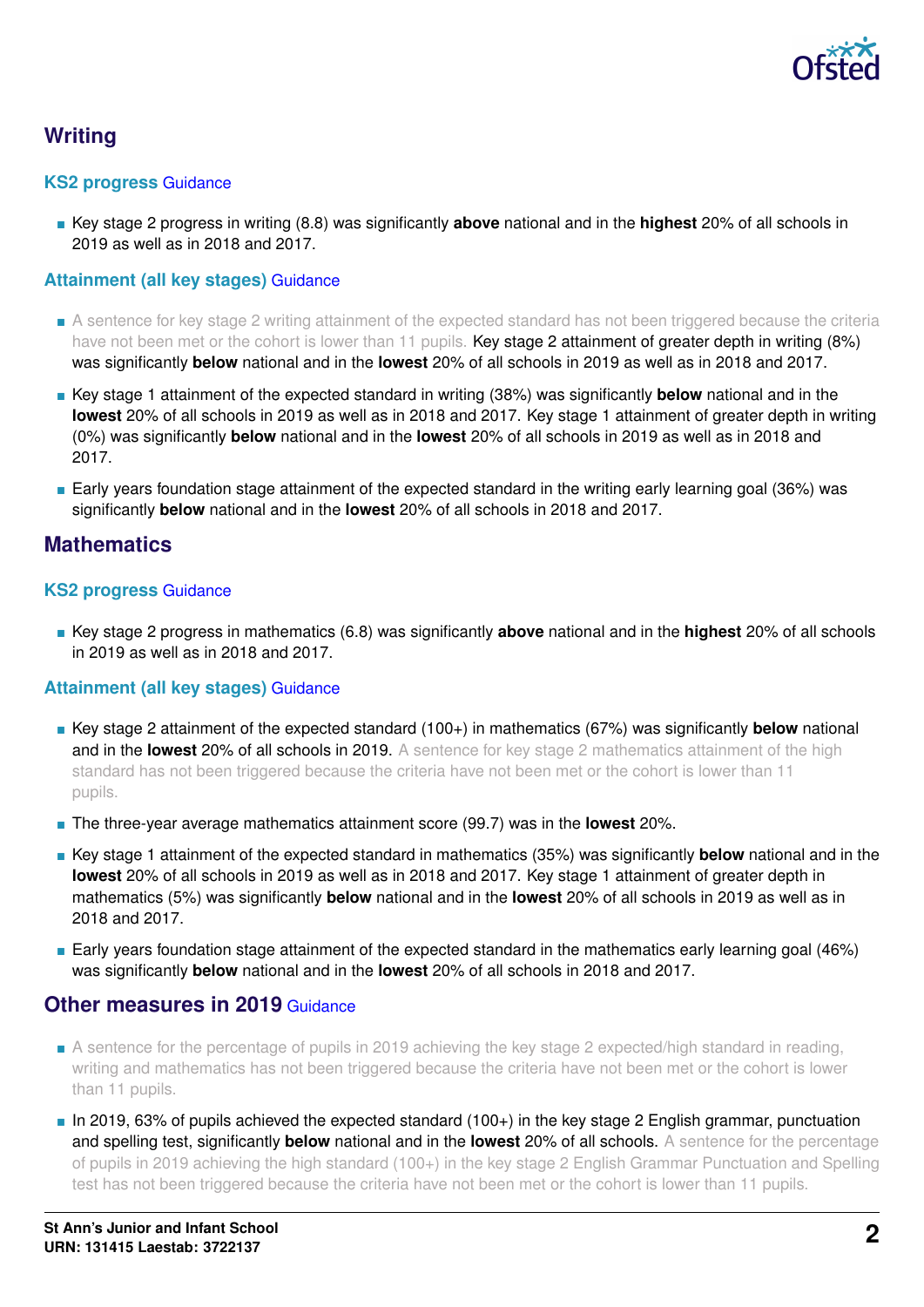

- In 2019, 67% of pupils achieved the key stage 2 science expected standard, significantly **below** national and in the **lowest** 20% of all schools.
- In 2018, the percentage achieving a good level of development in the early years foundation stage (36%) was significantly **below** national and in the **lowest** 20% of all schools.

### **Absence** [Guidance](https://www.gov.uk/guidance/school-inspection-data-summary-report-idsr-guide#absence)

- In 2017/18, the rate of overall absence (8.20%) was above the national average for schools with a similar level of deprivation (4.73%).
- Overall absence was high (in the highest 10%) in 2017/18, 2016/17 and 2015/16 for all pupils.

### **Exclusions** [Guidance](https://www.gov.uk/guidance/school-inspection-data-summary-report-idsr-guide#exclusions)

- A sentence for the rate of fixed period exclusions has not been triggered because the criteria have not been met or the cohort is lower than 11 pupils.
- A sentence for the rate of repeat period exclusions has not been triggered because the criteria have not been met or the cohort is lower than 11 pupils.
- There were no permanent exclusions in 2017/18. The national average for this year was close to zero. There were no permanent exclusions in the previous two years either.

# **Pupil groups** [Guidance](https://www.gov.uk/guidance/school-inspection-data-summary-report-idsr-guide#pupil-groups)

Sentences related to the performance of pupil groups (KS2 progress and attainment, or KS1 attainment) will only appear for the pupil groups disadvantaged and low/middle/high prior attainers. They will be displayed where the group differs to that of the whole school. Phonics and EYFS pupil groups will not appear in this section. Absence and exclusion group sentences will be included in future releases.

- For low prior attainers, Key stage 2 attainment of the expected standard (100+) in mathematics (46%) was significantly **above** national in 2019. In 2019, 46% achieved the key stage 2 science expected standard, significantly **above** national.
- For middle prior attainers, key stage 2 attainment of the expected standard (100+) in reading (94%) was significantly **above** national in 2019. In 2019, 94% achieved the key stage 2 expected standard in reading, writing and mathematics, significantly **above** national.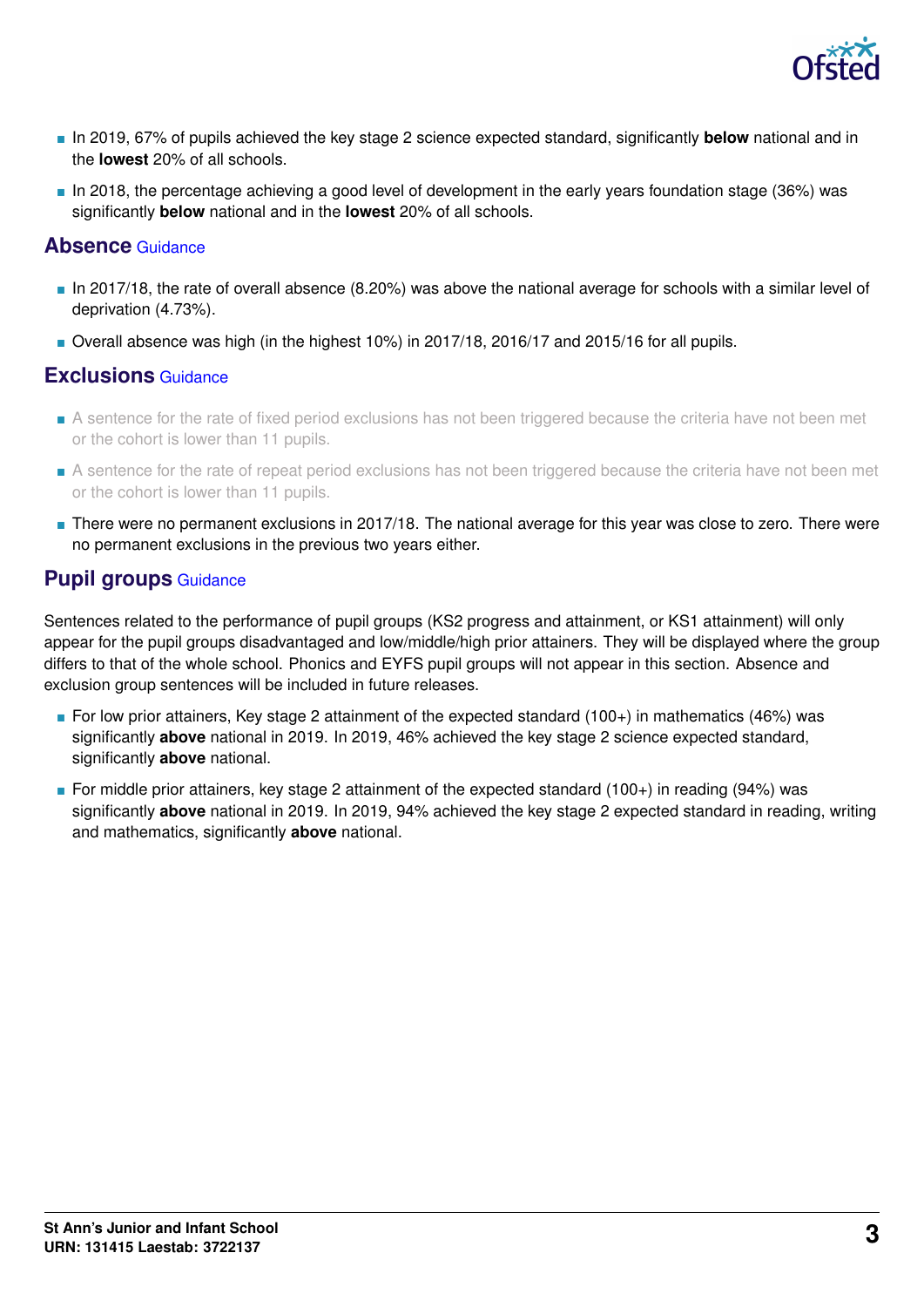

# **School and local context**

#### **School level** [Guidance](https://www.gov.uk/guidance/school-inspection-data-summary-report-idsr-guide#school-level)

|                               | 2017            | 2018         | 2019         | Q5 | Q4 | Quintile<br>Q <sub>3</sub> | Q1 |  |  |  |
|-------------------------------|-----------------|--------------|--------------|----|----|----------------------------|----|--|--|--|
| High<br>Low<br>Number on roll |                 |              |              |    |    |                            |    |  |  |  |
| School<br><b>Nat</b>          | 421<br>279      | 397<br>281   | 400<br>282   |    |    |                            |    |  |  |  |
| % FSM6 pupils                 |                 |              |              |    |    |                            |    |  |  |  |
| School<br><b>Nat</b>          | 47<br>24        | 41<br>24     | 44<br>23     |    |    |                            |    |  |  |  |
|                               | % SEND support  |              |              |    |    |                            |    |  |  |  |
| School<br><b>Nat</b>          | 16.4<br>12.2    | 23.9<br>12.4 | 26.0<br>12.6 |    |    |                            |    |  |  |  |
|                               | % SEND EHC plan |              |              |    |    |                            |    |  |  |  |
| School<br><b>Nat</b>          | 0.2<br>1.3      | 0.5<br>1.4   | 1.0<br>1.6   |    |    |                            |    |  |  |  |
|                               | % of EAL        |              |              |    |    |                            |    |  |  |  |
| School<br><b>Nat</b>          | 82<br>21        | 81<br>21     | 83<br>21     |    |    |                            |    |  |  |  |
| % Stability                   |                 |              |              |    |    |                            |    |  |  |  |
| School<br>Nat                 | 65<br>86        | 69<br>86     | 69<br>86     |    |    |                            |    |  |  |  |

### **MAT/LA level information** [Guidance](https://www.gov.uk/guidance/school-inspection-data-summary-report-idsr-guide#multi-academy)

As at October 2019:

- This school is maintained by Rotherham local authority which maintains 33 primary schools, 1 secondary school, 2 special schools, 2 pupil referral units and 3 nursery schools.
- The latest overall effectiveness grade for this school is requires improvement (21/03/2018). The LA grade profile as at 1 October 2019 was:
	- Outstanding 8
	- Good 27
	- Requires improvement 6
	- $-$  Inadequate 0
	- Not yet inspected 0

### **School workforce** [Guidance](https://www.gov.uk/guidance/school-inspection-data-summary-report-idsr-guide#school-workforce)

As at November 2018, there were:

- 18.2% of teachers with at least one period of sickness absence compared with a national average of 54%.
- 1.6 days on average lost to teacher sickness absence compared with a national average of 4.0.
- no full-time vacant teacher posts in the school.

### **Ethnicity** [Guidance](https://www.gov.uk/guidance/school-inspection-data-summary-report-idsr-guide#ethnicity)

- This school has 12 out of 17 possible ethnic groups. Those with 5% or more are:
	- 31%: White Romany or Gypsy
	- 24%: Asian or Asian British Pakistani
	- 13%: White any other White background
	- 11%: Any other ethnic group
	- 7%: White British

#### **Local area** [Guidance](https://www.gov.uk/guidance/school-inspection-data-summary-report-idsr-guide#local-area)

- The school location deprivation indicator was in quintile 5 (most deprived) of all schools.
- The pupil base is in quintile 5 (most deprived) of all schools in terms of deprivation.

#### **Finance** [Guidance](https://www.gov.uk/guidance/school-inspection-data-summary-report-idsr-guide#finance)

- $\blacksquare$  In 2017/18, this school received £2,114,816 in grant funding, £864,062 more than the national average.
- In 2017/18, this school had a positive in-year balance (£30,305), following a year in which expenditure exceeded income.
- In 2017/18, this school had a per pupil spend of £5,663.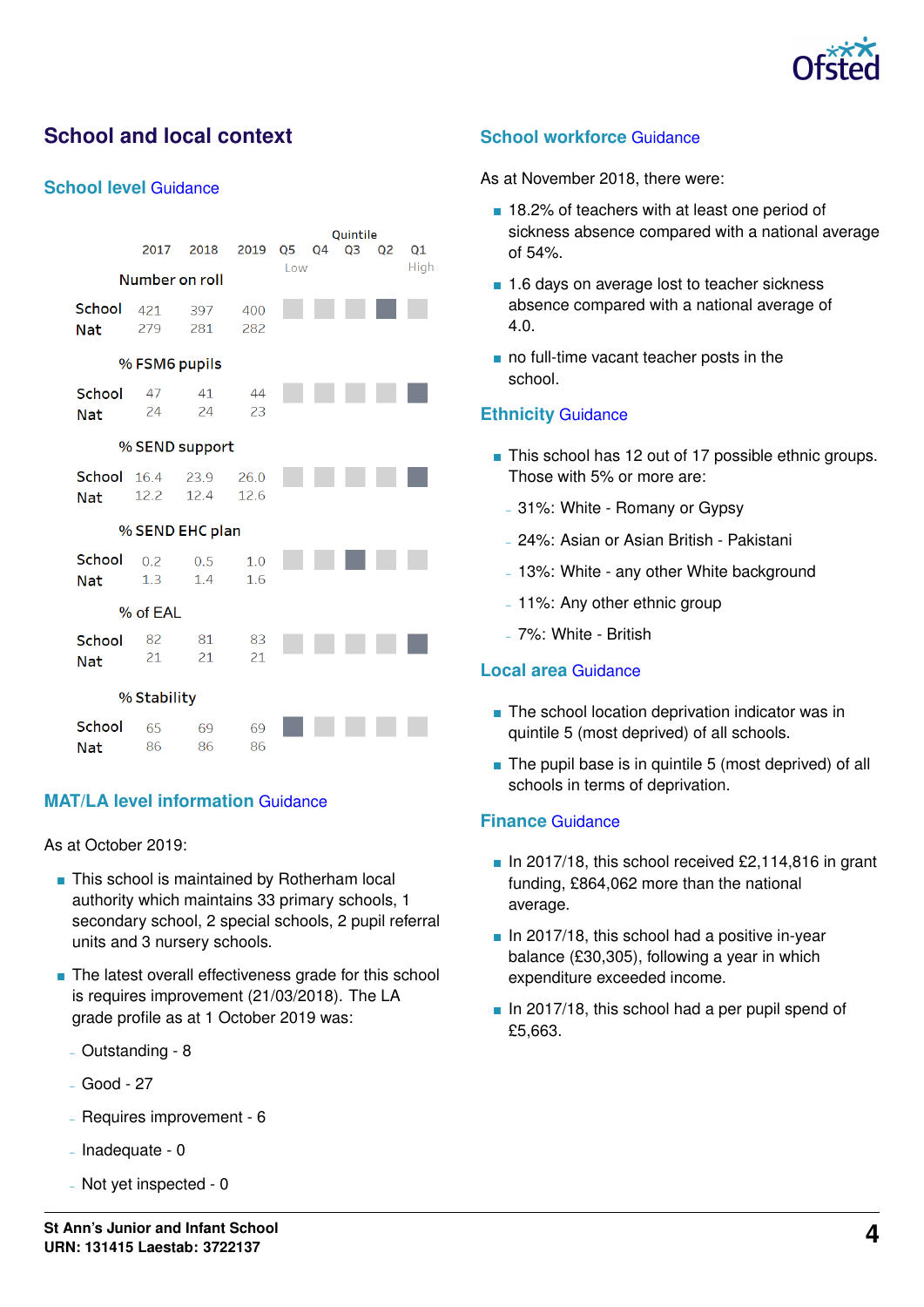

# **Year group context**

### **Characteristics** [Guidance](https://www.gov.uk/guidance/school-inspection-data-summary-report-idsr-guide#characteristics)

Year group markedly above average of others



Year group markedly below average of others

|                | Number  | Low prior | Mid prior | High prior |       | <b>FSM</b> |       | EAL        |
|----------------|---------|-----------|-----------|------------|-------|------------|-------|------------|
|                | on Roll | R/W/M     | R/W/M     | R/W/M      | % FSM | <b>Nat</b> | % EAL | <b>Nat</b> |
| Y1             | 53      | <b>NA</b> | <b>NA</b> | <b>NA</b>  | 42    | 18         | 85    | 21         |
| <b>Y2</b>      | 56      | ΝA        | <b>NA</b> | <b>NA</b>  | 36    | 20         | 91    | 21         |
| Y <sub>3</sub> | 52      | 29/31/34  | 17/19/14  | 4/0/2      | 42    | 24         | 75    | 21         |
| Y4             | 52      | 26/32/27  | 17/13/18  | 2/0/0      | 44    | 26         | 87    | 21         |
| <b>Y5</b>      | 58      | 33/29/32  | 11/18/10  | 3/0/5      | 57    | 29         | 81    | 21         |
| Y6             | 50      | 25/30/25  | 22/17/21  | 0/0/1      | 62    | 30         | 78    | 21         |

### **Prior attainment** [Guidance](https://www.gov.uk/guidance/school-inspection-data-summary-report-idsr-guide#prior-attainment)

| Well above national | Well below national<br>In line with national<br>Small cohort<br>$\mathsf{X}$<br>$\sim$ |              |                   |              |              |                   |  |  |  |  |
|---------------------|----------------------------------------------------------------------------------------|--------------|-------------------|--------------|--------------|-------------------|--|--|--|--|
|                     | Year 1                                                                                 | Year 2       | Year <sub>3</sub> | Year 4       | Year 5       | Year <sub>6</sub> |  |  |  |  |
| Reading             | <b>Below</b>                                                                           | <b>Below</b> | <b>Below</b>      | <b>Below</b> | <b>Below</b> | <b>Below</b>      |  |  |  |  |
| Writing             | <b>Below</b>                                                                           | <b>Below</b> | <b>Below</b>      | <b>Below</b> | <b>Below</b> | <b>Below</b>      |  |  |  |  |
| <b>Mathematics</b>  | <b>Below</b>                                                                           | <b>Below</b> | <b>Below</b>      | <b>Below</b> | <b>Below</b> | <b>Below</b>      |  |  |  |  |

### **SEND characteristics** [Guidance](https://www.gov.uk/guidance/school-inspection-data-summary-report-idsr-guide#send)

Type of resourced provision:

Number of pupil with SEND who are also disadvantaged: 42

| <b>SEND need</b>                         | <b>SEND Support (87)</b> |              |              |              |              | <b>EHC Plan (3)</b> |              |              |              |             |             |             |
|------------------------------------------|--------------------------|--------------|--------------|--------------|--------------|---------------------|--------------|--------------|--------------|-------------|-------------|-------------|
|                                          | Y1                       | Y2           | Y3           | Υ4           | Y5           | Y6                  | Y1           | Υ2           | Y3           | Y4          | Y5          | Y6          |
| <b>Specific Learning Difficulty</b>      | 0                        | O            | 0            | 0            | 0            | $\Omega$            | O            | $\Omega$     | 0            | $\Omega$    | 0           | $\mathbf 0$ |
| <b>Moderate Learning Difficulty</b>      | 0                        | 0            | 1            | $\mathbf{O}$ | 2            | $\mathbf 0$         | $\mathbf 0$  | $\mathbf{0}$ | $\mathbf{0}$ | $\mathbf 0$ | 0           | $\circ$     |
| <b>Severe Learning Difficulty</b>        | 0                        | 0            | 0            | 0            | 0            | $\mathbf 0$         | 0            | 0            | $\mathbf 0$  | 0           | 0           | $\circ$     |
| Profound & Multiple Learning Difficulty  | 0                        | 0            | $\mathbf 0$  | $\mathbf{O}$ | $\mathbf 0$  | $\mathbf 0$         | $\mathbf 0$  | $\mathbf{0}$ | $\mathbf 0$  | $\Omega$    | 0           | $\circ$     |
| Social, Emotional and Mental Health      | 0                        | 0            | 0            | 1            | 0            | 0                   | 0            | 0            | $\mathbf 0$  | 0           | 0           | $\circ$     |
| Speech, Language and Communication Needs | 7                        | 6            | 6            | 1            | 2            | 3                   | $\mathbf 0$  | 1            | 1            | $\Omega$    | 0           | $\mathbf 0$ |
| <b>Hearing Impairment</b>                | O                        | $\mathbf{1}$ | $\mathbf 0$  | O            | 1            | $\Omega$            | O            | $\Omega$     | 0            | $\Omega$    | $\Omega$    | $\mathbf 0$ |
| <b>Visual Impairment</b>                 | 0                        | 1            | $\mathbf{O}$ | O            | $\mathbf{O}$ | $\circ$             | $\mathbf{O}$ | $\Omega$     | $\mathbf{O}$ | $\Omega$    | $\mathbf 0$ | $\mathbf 0$ |
| Multi-Sensory Impairment                 | 0                        | 0            | 0            | 0            | 0            | $\mathbf 0$         | 0            | $\Omega$     | 0            | $\Omega$    | O           | $\mathbf 0$ |
| <b>Physical Disability</b>               | 0                        | 0            | $\mathbf{0}$ | 1            | $\mathbf{O}$ | $\mathbf 0$         | $\Omega$     | $\mathbf{0}$ | $\mathbf{0}$ | 0           | 0           | $\mathbf 0$ |
| Autistic Spectrum Disorder               | 0                        | 0            | $\mathbf 0$  | $\mathbf 0$  | $\mathbf 0$  | $\mathbf 0$         | 1            | $\mathbf 0$  | $\mathbf 0$  | $\mathbf 0$ | 0           | O           |
| <b>School Support NSA</b>                | 0                        | 1            | $\mathbf 0$  | 3            | 6            | 6                   | O            | $\mathbf{0}$ | $\mathbf 0$  | 0           | 0           | $\mathbf 0$ |
| Other Difficulty/Disability              | 0                        | 3            | 14           | 6            | 8            | 7                   | $\mathbf 0$  | $\mathbf 0$  | $\mathbf 0$  | $\mathbf 0$ | 0           | O           |
| Year group totals                        | 7                        | 12           | 21           | 12           | 19           | 16                  | 1            | 1            | 1            | 0           | 0           | $\circ$     |